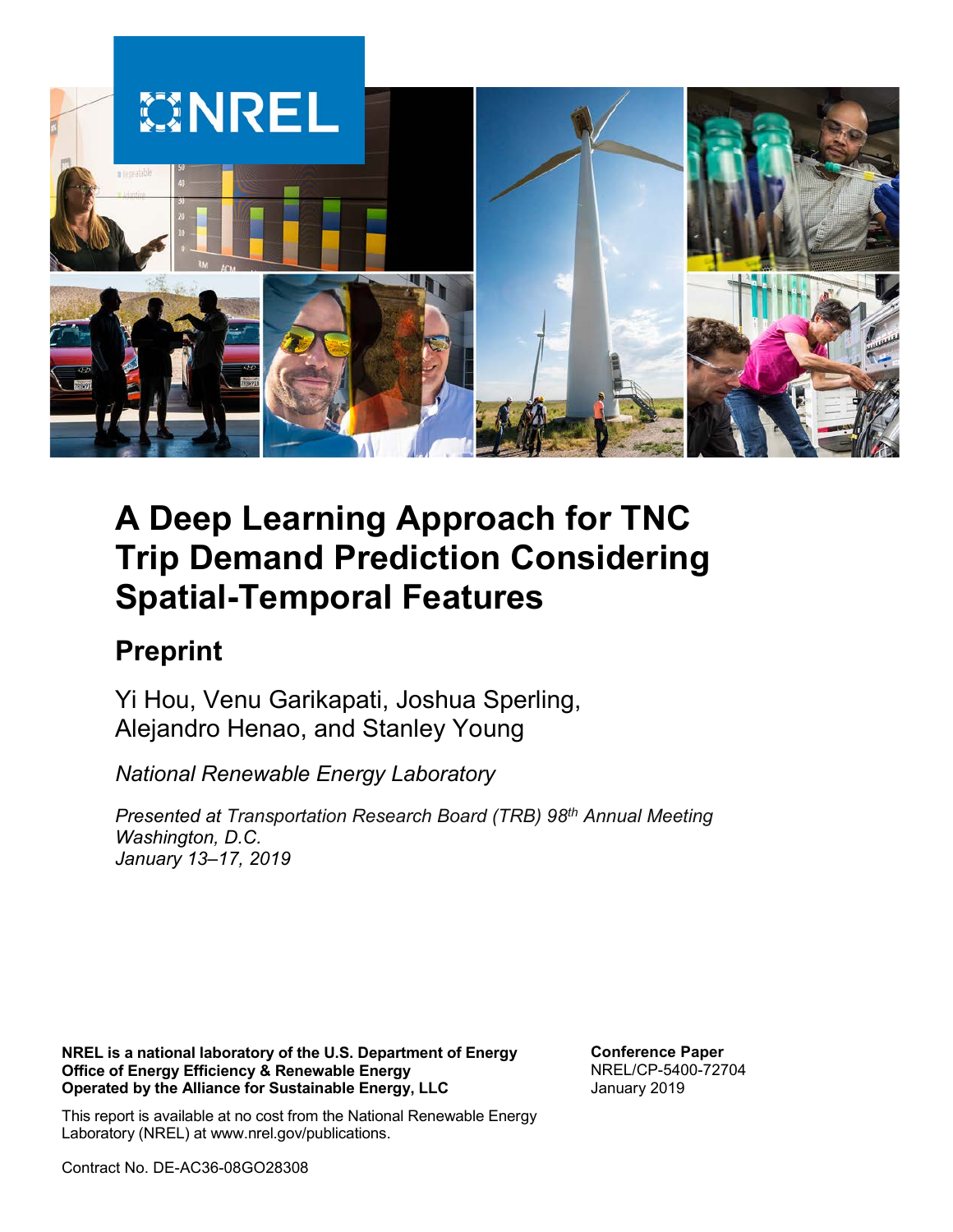

# **A Deep Learning Approach for TNC Trip Demand Prediction Considering Spatial-Temporal Features**

## **Preprint**

Yi Hou, Venu Garikapati, Joshua Sperling, Alejandro Henao, and Stanley Young

*National Renewable Energy Laboratory*

#### **Suggested Citation**

Hou, Yi, Venu Garikapati, Joshua Sperling, Alejandro Henao, and Stanley Young. 2019. *A Deep Learning Approach for TNC Trip Demand Prediction Considering Spatial-Temporal Features: Preprint*. Golden, CO: National Renewable Energy Laboratory. NREL/CP-5400-72704. [https://www.nrel.gov/docs/fy19osti/72704.pdf.](https://www.nrel.gov/docs/fy19osti/72704.pdf)

**NREL is a national laboratory of the U.S. Department of Energy Office of Energy Efficiency & Renewable Energy Operated by the Alliance for Sustainable Energy, LLC**

**Conference Paper** NREL/CP-5400-72704 January 2019

This report is available at no cost from the National Renewable Energy Laboratory (NREL) at www.nrel.gov/publications.

Contract No. DE-AC36-08GO28308

National Renewable Energy Laboratory 15013 Denver West Parkway Golden, CO 80401 303-275-3000 • www.nrel.gov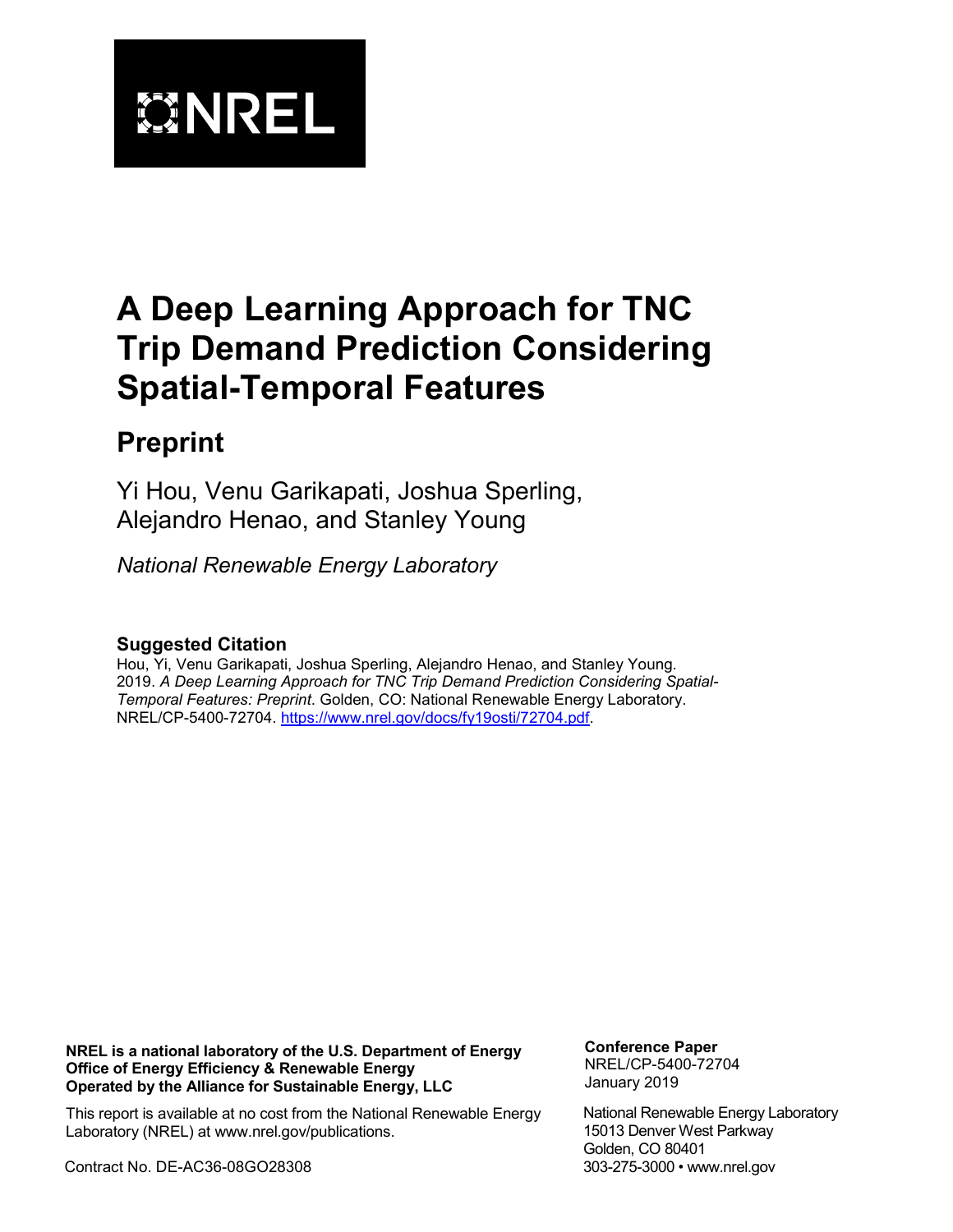#### **NOTICE**

This work was authored by the National Renewable Energy Laboratory, operated by Alliance for Sustainable Energy, LLC, for the U.S. Department of Energy (DOE) under Contract No. DE-AC36-08GO28308. Funding provided by U.S. Department of Energy Office of Energy Efficiency and Renewable Energy Vehicle Technologies Office. The views expressed herein do not necessarily represent the views of the DOE or the U.S. Government. The U.S. Government retains and the publisher, by accepting the article for publication, acknowledges that the U.S. Government retains a nonexclusive, paid-up, irrevocable, worldwide license to publish or reproduce the published form of this work, or allow others to do so, for U.S. Government purposes.

> This report is available at no cost from the National Renewable Energy Laboratory (NREL) at [www.nrel.gov/publications.](http://www.nrel.gov/publications)

U.S. Department of Energy (DOE) reports produced after 1991 and a growing number of pre-1991 documents are available free via [www.OSTI.gov.](http://www.osti.gov/)

*Cover Photos by Dennis Schroeder: (clockwise, left to right) NREL 51934, NREL 45897, NREL 42160, NREL 45891, NREL 48097, NREL 46526.*

NREL prints on paper that contains recycled content.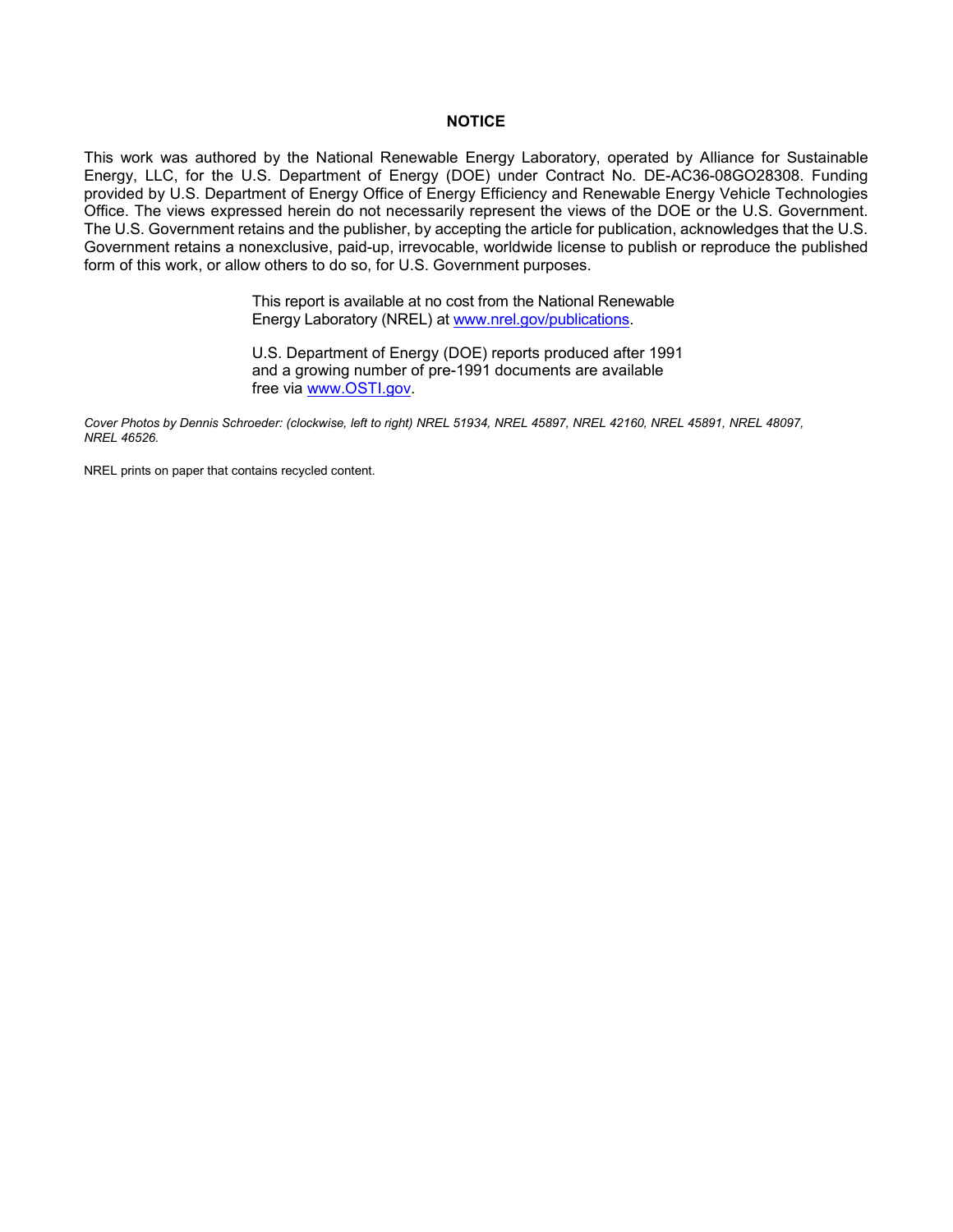#### **Introduction**

Ride-hailing or transportation network companies (TNCs), such as Uber, Lyft, DiDi Chuxing, or RideAustin, are emerging as a new and disruptive on-demand mobility service in recent years. However, the methods for developing predictive analytics to explore the nature and dynamics of TNCs across cities in the United States are still nascent due to the lack of publicly available data. Recently available public datasets on TNCs by RideAustin offer a unique opportunity to examine spatial, temporal, environmental, and special event factors associated with TNC trip demand. This study explores the use of a deep learning approach—Long Short-Term Memory (LSTM)—to predict TNC trip demand at the ZIP Code level using data from Austin, Texas. The analysis includes key predictive factors such as time of day, day of week, precipitation, and temperature, indicating their corresponding associations with TNC trip demand. Results from initial analysis show that LSTM is able to predict the TNC trip demand for the upcoming hour accurately. LSTM, when compared to other prediction methods, such as historical average and instantaneous trip demand, reduces the mean absolute error (MAE) of the model predictions by 37% and 24%, respectively. This novel method offers significant potential for scaling up and/or replicability across cities where data are available for understanding TNC trip demand to inform emerging mobility system operators. Predicting trip demand can help TNC drivers make informed decisions on how to be more efficient by maximizing passenger pickups and minimizing wait times and deadheading.

This study utilizes data from RideAustin to explore the spatial and temporal distribution of TNC trip demand, identify factors that are relevant to TNC trip demand, and develop a TNC trip demand prediction model using deep learning techniques. Before TNCs arrived as an alternative transportation mode, taxis were the most popular alternative transportation mode to travel distances that are hard to cover by bike or foot. There has been considerable interest in predicting the demand for taxi trips both from the operator perspective (to optimally position the taxis with respect to demand) and also the city's perspective (to understand the amount of travel made by taxis). Chang et al. (*1*) mined historical data to predict taxi demand distributions using clustering algorithms. Moreira-Matias et al. (*2*) applied time series techniques to forecast taxi passenger demand. Gong et al. (*3*) proposed a machine learning model, XGBoost, to predict New York City taxi demand. However, studies on TNC trip demand prediction are limited. Recently, Ke et al. (*4*) introduced the fusion convolutional long short-term memory network (FCL-Net) to forecast passenger demand for on-demand ride services in Hangzhou, China, using real-world data provided by DiDi Chuxing.

This paper adopts a deep learning model, called Long Short-Term Memory (LSTM), to predict the spatio-temporal features of TNC trip demand. LSTM is a special recurrent neural network architecture designed to learn time series data with long time spans and high dimensions. By presenting the available data and methods for predictive analytics, this paper aims to lay the groundwork for new early-stage research, analyses and adaptable decision support for cities and TNCs.

## **Methodology**

LSTM is a special recurrent neural network architecture that was first introduced by Hochreiter and Schmidhuber (*5*). LSTM has the same chain-like structure as a recurrent neural network, but the repeating module has a different structure. Instead of a single neural network layer, LSTM has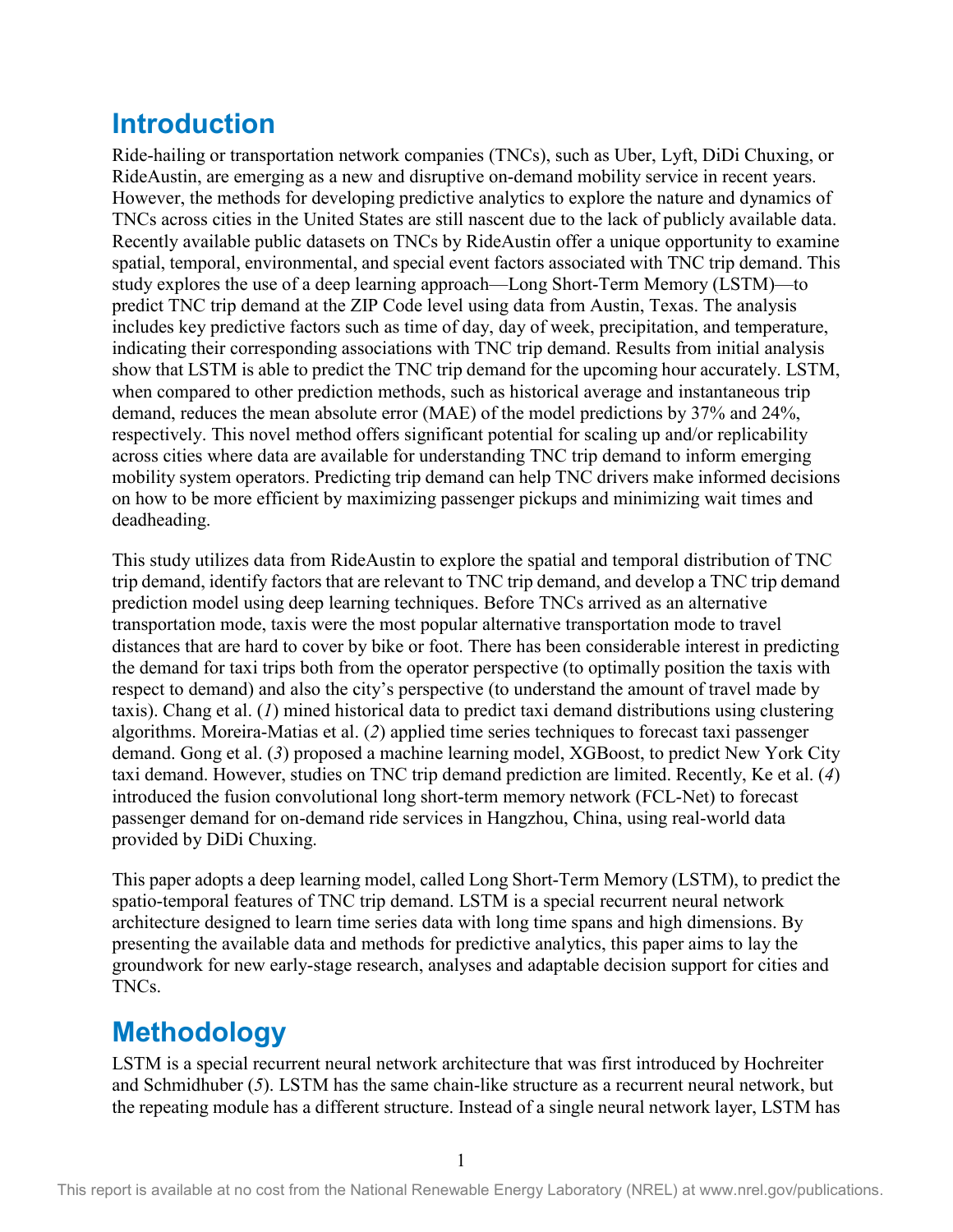four layers interacting in a very special way. The calculation steps in LSTM repeating module are performed as follows.

1. A sigmoid layer σ called the "forget gate layer" makes a decision on what information to throw away from the cell state. It looks at the output of the previous step,  $h_{t-1}$ , and current inpu,t  $x_t$ , and outputs a binary decision for each number in the previous cell state,  $C_{t-1}$ . It is calculated as:

$$
f_t = \sigma(W_f, [h_{t-1}, x_t] + b_f)
$$
 (1)

2. LSTM decides what new information to store in the cell state. A sigmoid layer  $\sigma$  called the "input gate layer" decides which values to update. Then, a tanh layer outputs an array of new candidate values,  $\tilde{C}_t$ , to add to the previous cell state,  $C_{t-1}$ . It is calculated as:

$$
i_{t} = \sigma(W_{i}. [h_{t-1}, x_{t}] + b_{i})
$$
\n(2)

$$
\tilde{C}_t = \tanh(W_C, [h_{t-1}, x_t] + b_C)
$$
\n(3)

3. The previous cell state,  $C_{t-1}$  is updated by the equation below.

$$
C_t = f_t * C_{t-1} + i_t * \tilde{C}_t \tag{4}
$$

4. Finally, LSTM decides what to output. First, a sigmoid layer  $\sigma$  called the "output gate layer" decides what part of cell state to output. Next, cell state is passed through a tanh layer and multiplied by the output of "output gate layer". The mathematical form of the calculations is  $((5)$  and  $(6)$ :

$$
o_t = \sigma(W_0, [h_{t-1}, x_t] + b_0)
$$
\n(5)

$$
h_t = o_t * \tanh(C_t) \tag{6}
$$

#### **Findings**

The seven ZIP Codes considered for the TNC demand prediction analysis are shown in red in Figure 1. The proposed models predict TNC trip demand in all zones for the coming hour. The target variable for the study is the number of TNC trips originating from any of the seven ZIP Codes within the coming hour. From an extensive data exploration exercise, the TNC trip demand of the previous hours of the day was found to be a significant predictor of the trip demand for the coming hour. In addition, four other relevant factors, namely time of day, day of week, precipitation, and temperature, were also considered as independent variables in the model. After data aggregation, a total of 4,745 observations ( $\sim$  6 months of observations = 24\*180) were extracted from the dataset. A total of 3,990 observations (~85% of the data) from July 24, 2016, to January 6, 2017, were used for model training. A total of 755 ( $\sim$ 15% of the data) observations from January 7 to February 6, 2017, were used to test the model.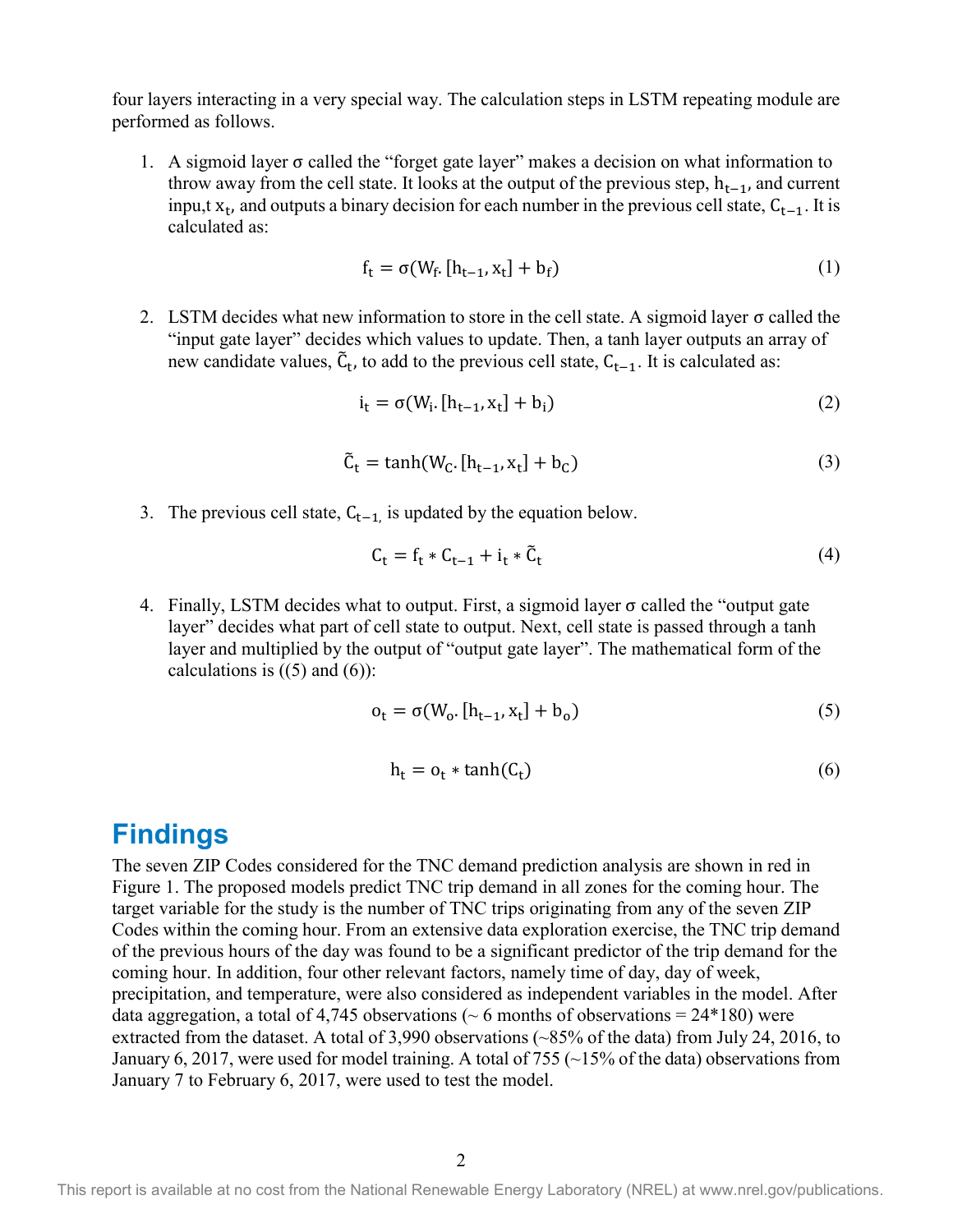

**FIGURE 1 The seven ZIP Code zones for trip demand prediction.**

An exhaustive trial-and-error process was adopted for tuning hyperparameters. During the training process, mean square error (MSE) was chosen as the loss function. In every epoch, 10% of the training data was used for validation. LSTM with 6 hours of "look-back" interval, one LSTM layer of 128 hidden neurons, 30 epochs, and a batch size of 32 yielded the best model accuracy with lowest MSE for the validation dataset.

Two baseline methods, namely instantaneous trip demand and historical average, were used for comparison against the LSTM results. Instantaneous trip demand uses the trip demand of the most recent hour as a proxy for the trip demand of the next one hour. The historical average is conditioned on hour of the day, day of the week, and ZIP Code. All methods were evaluated using MAE and root mean square error (RMSE) (formulations shown in (7) and (8)).

$$
MAE = \frac{1}{N} \sum_{i=1}^{N} |d_i - \widehat{d}_i|
$$
 (7)

RMSE = 
$$
\sqrt{\frac{1}{N} \sum_{i=1}^{N} (d_i - \hat{d}_i)^2}
$$
 (8)

where  $d_i$  is the observed trip demand,  $\hat{d}_i$  is the predicted trip demand, and N is the total number of observations.

Prediction results for the test data are presented in Table 2. From the results, it can be observed that the historical averaging performs the worst of the three methods considered, followed by the instantaneous trip demand method. LSTM emerges as the clear winner with the lowest MAE as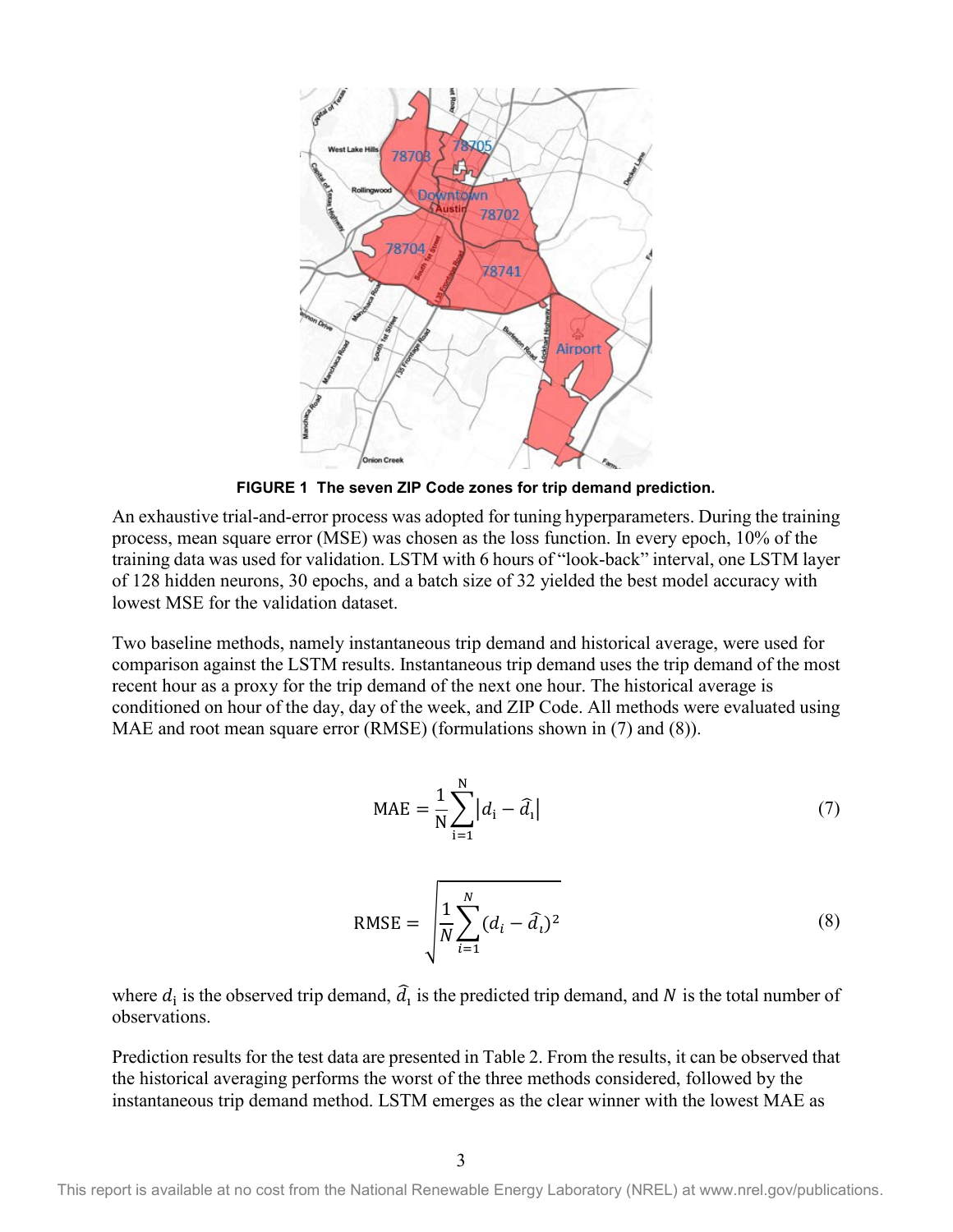well as RMSE values. Compared to the historical average and instantaneous trip demand, LSTM reduces the MAE by 37% and 24%, and RMSE by 51% and 45%.

| <b>Model</b>              | <b>MAE</b> | <b>RMSE</b> |
|---------------------------|------------|-------------|
| <b>Historical Average</b> | 11.5       | 25.0        |
| Instantaneous Trip Demand | 9.5        | 22.5        |
| <b>LSTM</b>               | 7.2        | 12.3        |

**TABLE 1 One Hour Ahead – Trip Demand Prediction Results**

Units: number of trips per hour.

A robust model must be able to predict accurately under a variety of conditions (i.e., peak hour, non-peak hour, weekdays, and weekends). Therefore, the developed LSTM was evaluated by comparing the predicted TNC trip demand with that of observed data for a span of one full week. A one-week time window from Monday to Sunday was randomly selected from the time range of test data. Figure 2 shows the predicted results of LSTM for each of the ZIP Codes in the one-week period from January 16 to January 22, 2017. The blue line in the figure indicates predicted trip demand. The red dashed line represents observed trip demand. Figure 2 shows that LSTM is effective in predicting TNC trip demand on both weekdays and weekends. The observed TNC trip demand clearly indicates that there are two distinct peaks on Friday and Saturday nights for all zones except the airport. It can be observed from the figure that LSTM was able to capture these peaks. In addition to periodical peaks, LSTM is able to provide adequate prediction for special events.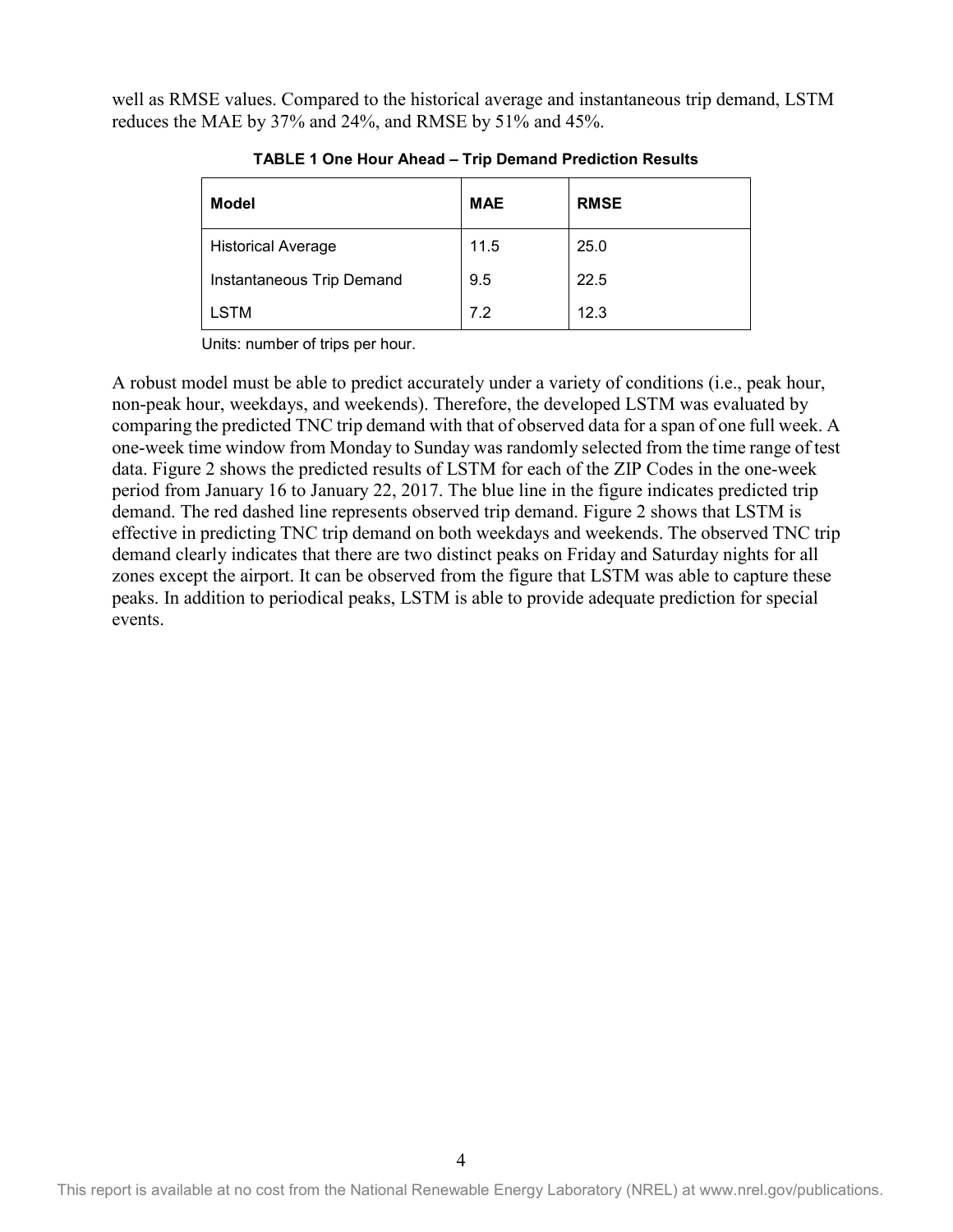



ž





0 2017

jan 21 2017

 $rac{1}{2017}$ 

 $lan 18$ 

 $lan<sub>17</sub>$ 

Zipcode: 78741

Zipcode: 78702

Zipcode: 78704



**(g) Airport**

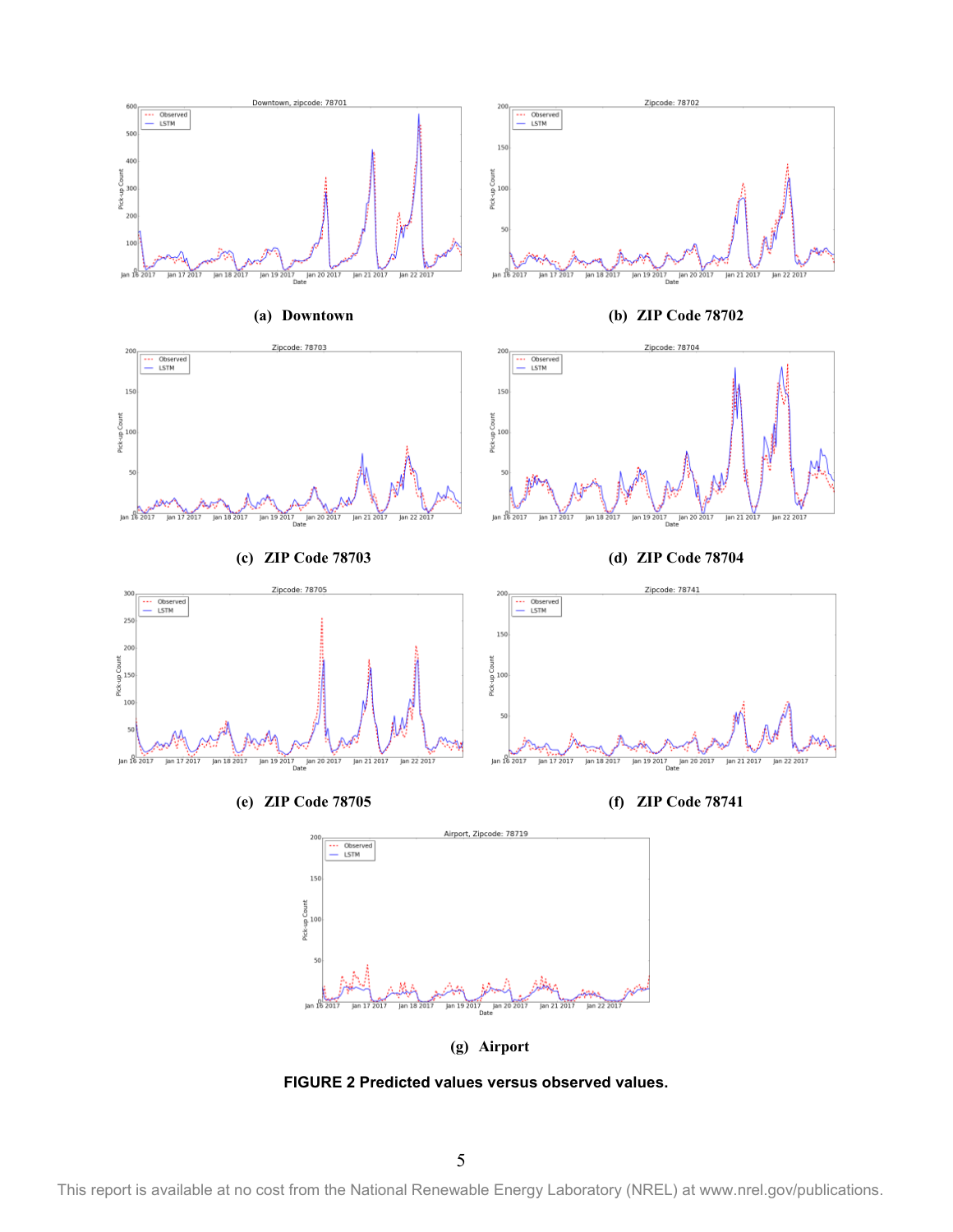## **Conclusions**

The Long Short-Term Memory (LSTM) deep learning method is adopted in this paper to develop a TNC demand prediction model. LSTM is capable of simultaneously predicting trip demand at multiple locations in the city for the coming hour, thereby enabling drivers and future mobility system operators to optimize system performance using available TNC travel data. The model was evaluated in the seven ZIP Codes of the downtown core, surrounding areas of downtown, and the airport area (which cover about 70% of the TNC trip demand). Given a set of inputs, this model predicts the TNC trip demand at the ZIP Code level for the coming hour. To assess the predictive capability of the LSTM model, two baseline models namely Instantaneous Trip Demand and Historical Average, were developed. The LSTM outperformed the two baseline methods in terms of prediction accuracy, and performed extremely well in predicting the TNC trip demand for the coming hour across multiple ZIP Codes in Austin. The results show that LSTM predicts TNC trip demand with a mean absolute error (MAE) of 7.2 trips per hour, reducing the MAE by 37% and 24% compared to the historical average and instantaneous trip demand methods. Further examination of the predictions of LSTM in different ZIP Codes under a variety of conditions (i.e., peak hour, non-peak hour, weekdays, and weekends) reveals that LSTM is able to capture the trip demand variations not only in normal peak and off-peak hours, but also for special events and aberrant demand patterns. While the model predicts TNC trip demand well for most of the zones considered for analysis, it does not perform as well in predicting TNC trip demand at the Austin Airport. This is most likely because the TNC trip demand pattern for the airport is motivated by factors that are different from the rest of the zones (plane arrival/departure times, distance of the airport to various zones in the city, transit accessibility and timings). Developing TNC demand predictions models for special generator zones such as airports remains a direction for further exploration and future research.

#### **Acknowledgments**

This work was authored by the National Renewable Energy Laboratory, operated by Alliance for Sustainable Energy, LLC, for the U.S. Department of Energy (DOE) under Contract No. DE-AC36-08GO28308. Funding provided by the DOE Vehicle Technologies Office (VTO) under the Systems and Modeling for Accelerated Research in Transportation (SMART) Mobility Laboratory Consortium, an initiative of the Energy Efficient Mobility Systems (EEMS) Program. The authors acknowledge Stanley Young of NREL for leading the Urban Science Pillar of the SMART Mobility Laboratory Consortium. The authors would particularly like to thank David Anderson with DOE's Office of Energy Efficiency and Renewable Energy (EERE) for helping to establish the project concept and advance its implementation, and for providing ongoing guidance and support. The views expressed in the article do not necessarily represent the views of the DOE or the U.S. Government. The U.S. Government retains and the publisher, by accepting the article for publication, acknowledges that the U.S. Government retains a nonexclusive, paid-up, irrevocable, worldwide license to publish or reproduce the published form of this work, or allow others to do so, for U.S. Government purposes.